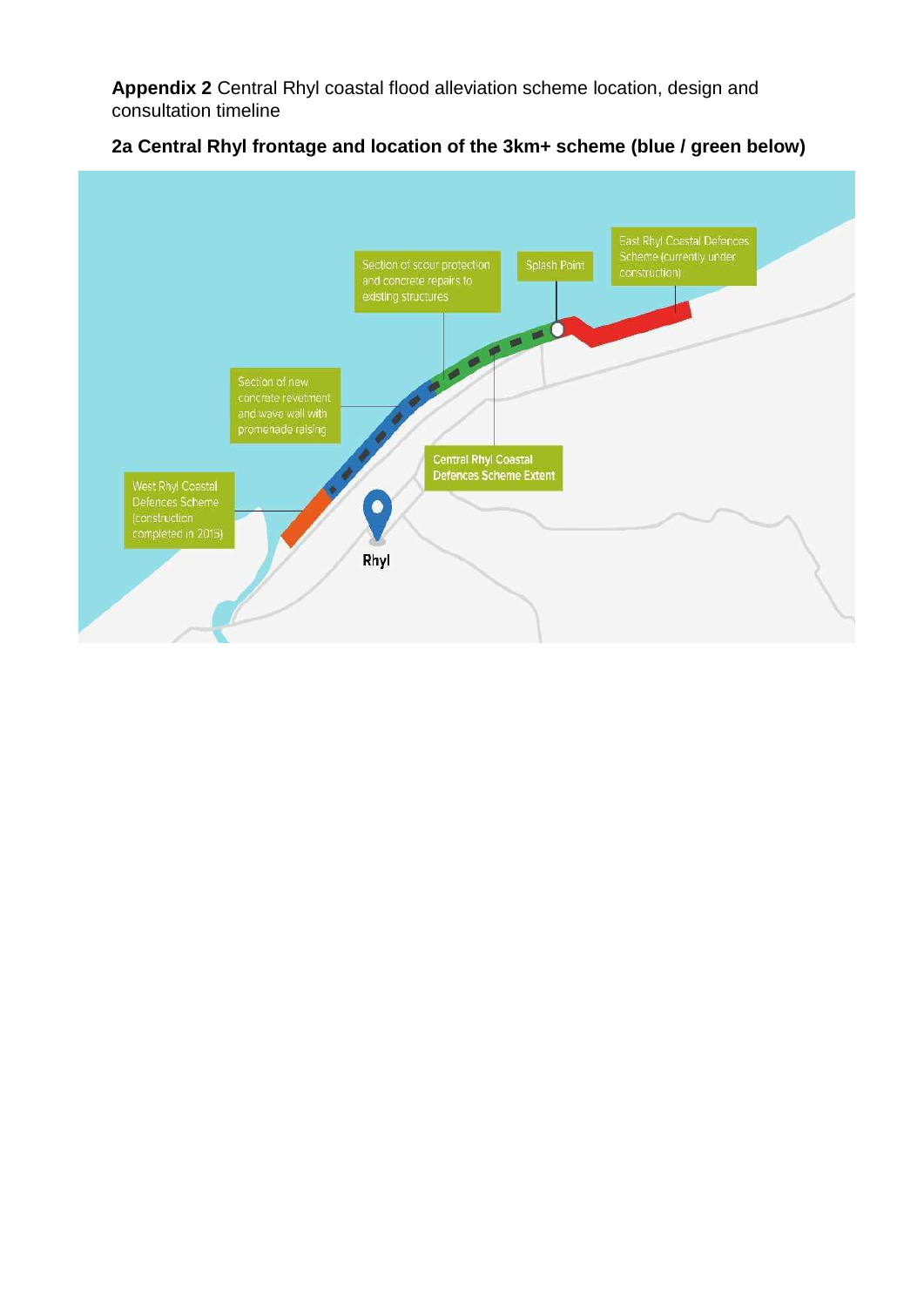## **2b Central Rhyl design comparing existing infrastructure with proposed visualisations of the scheme**



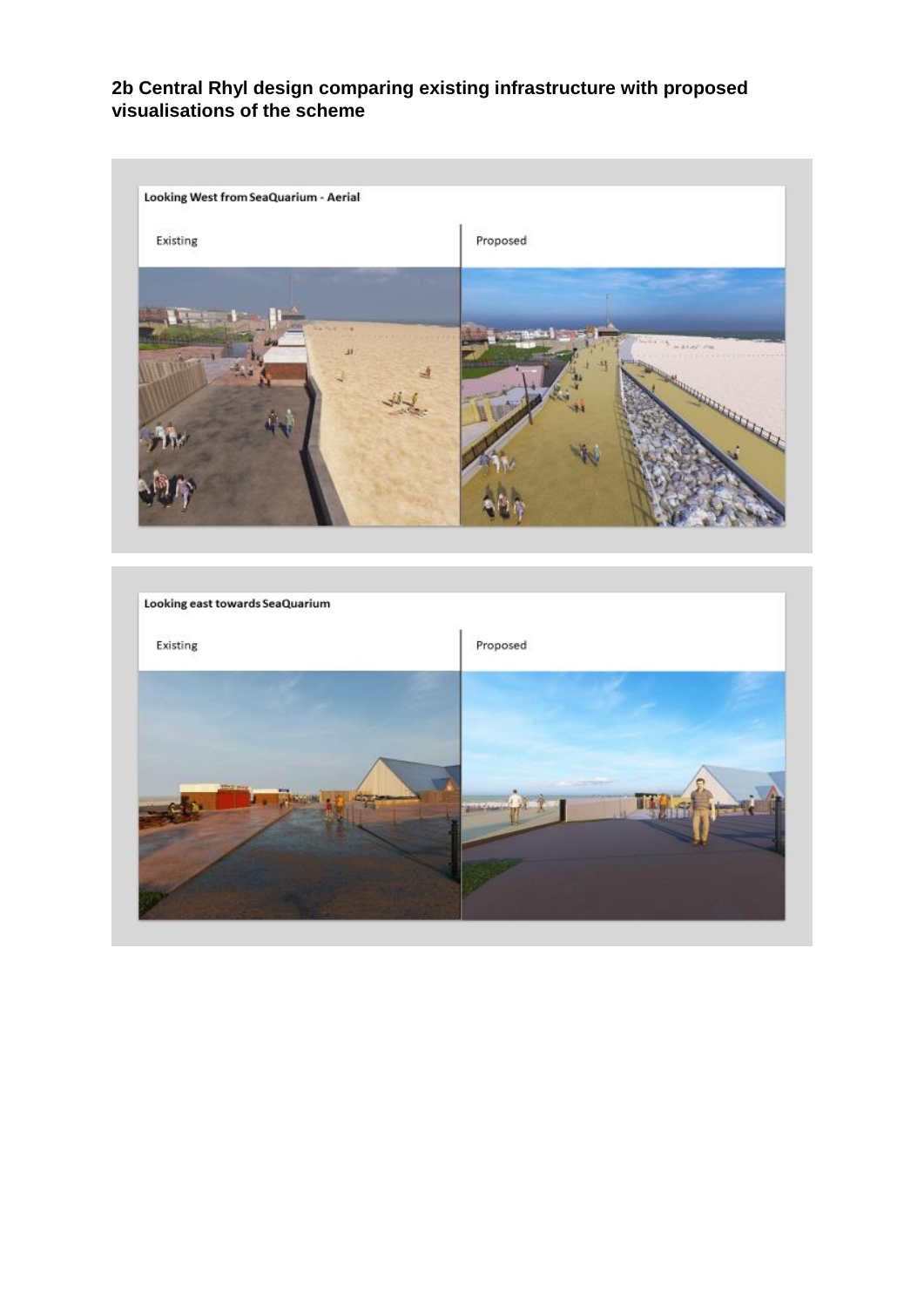



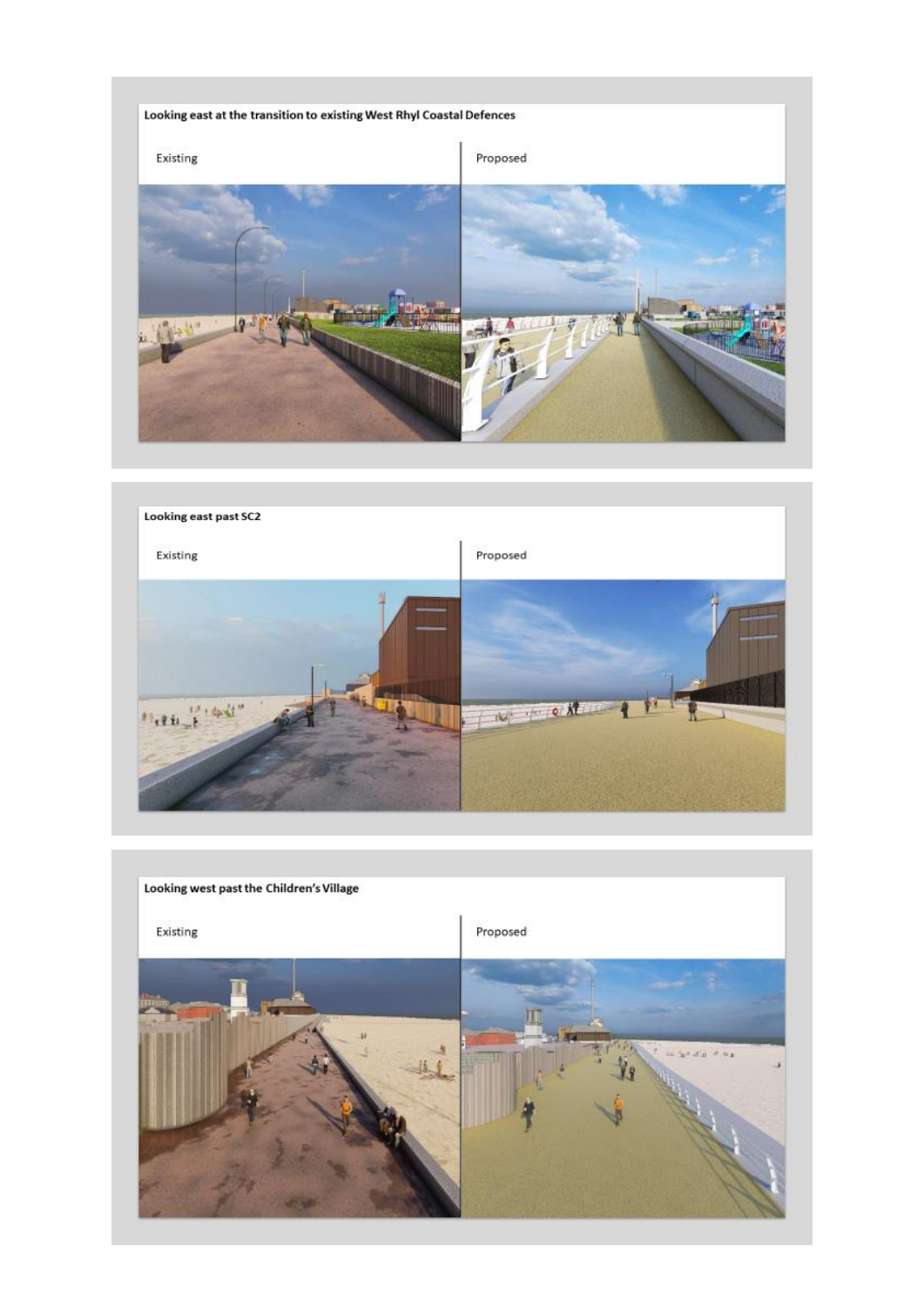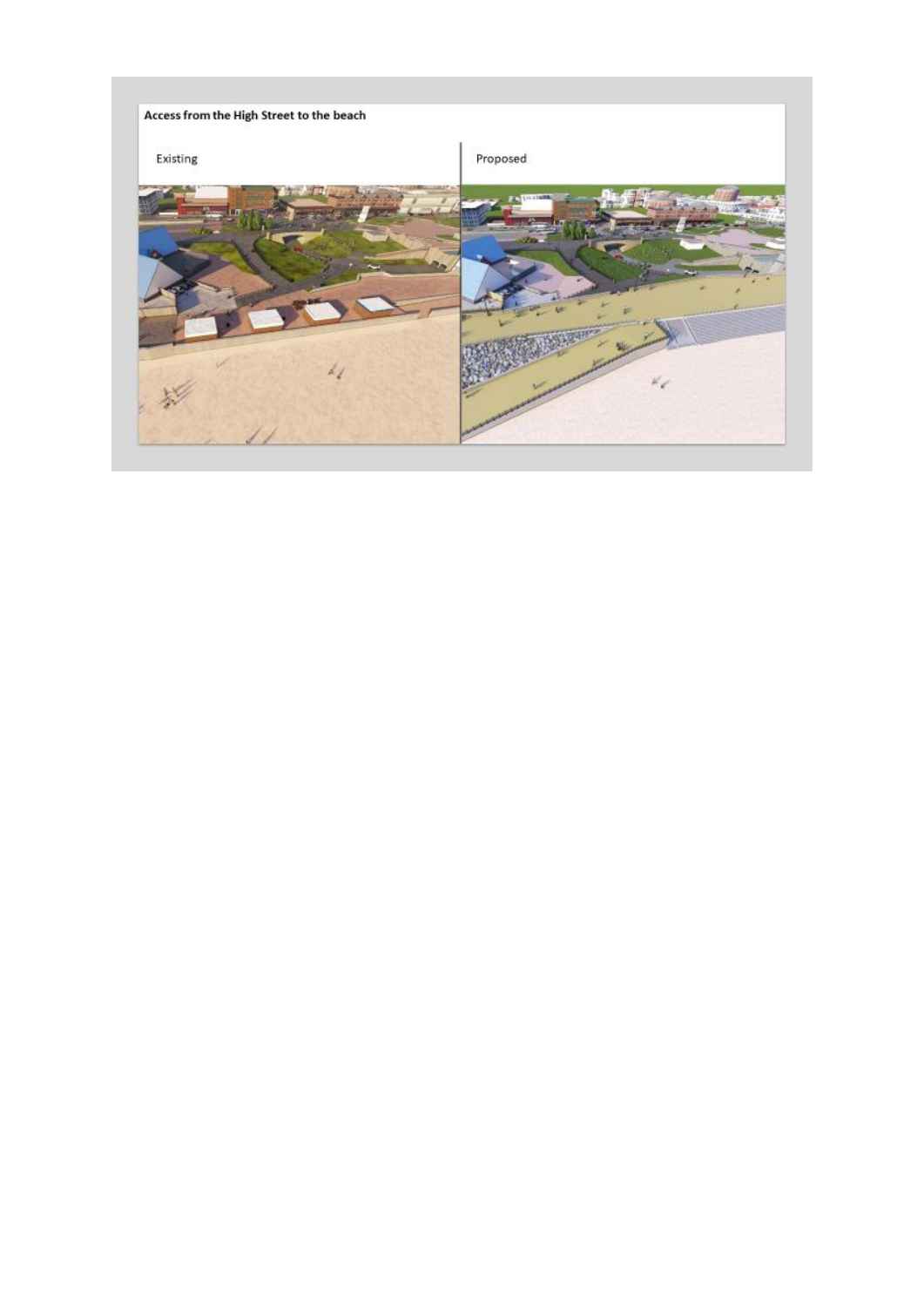## **2c Central Rhyl stakeholder engagement timeline**

The below details key engagement in 2021 up to the submission date for scrutiny, 25th Nov 2021.

Incidences of where an adaptive approach to design and consultation are highlighted in bold

| <b>Date</b>    | <b>Stakeholder</b>            | <b>Reason</b>                             | <b>Response</b>                                                 |
|----------------|-------------------------------|-------------------------------------------|-----------------------------------------------------------------|
| 10/12/20       | Scrutiny                      | Advice on                                 | Engage with local MAG's                                         |
|                |                               | consultation                              |                                                                 |
| 01/03/21       | Cabinet                       | Update on schemes<br>and discussion about | Proceed to planning application                                 |
|                | <b>Briefing</b>               | proceeding to                             | stage with no guarantee of<br>funding of the schemes. Future    |
|                |                               | planning                                  | cabinet briefing update required                                |
| 20/04/21       | <b>Rhyl MAG</b>               | Presentation on the                       | Rhyl MAG noted the proposals,                                   |
|                |                               | scheme design and                         | but made no particular                                          |
|                |                               | issues                                    | comments.                                                       |
| 10/05/21       | Planning and                  | Meeting looking for                       | The Central Rhyl flood defence                                  |
|                | Public                        | synergy between                           | scheme will design in an access                                 |
|                | Protection                    | Central Rhyl flood                        | point onto the beach that will                                  |
|                |                               | defence scheme and                        | complement the future Central                                   |
|                |                               | the Central Prom                          | Prom landscaping project                                        |
| 19/05/21       | Rhyl                          | project.<br>Update on the design          | The meeting recognised the                                      |
|                | Regeneration                  | and the synergies                         | <b>Central Prom and Central Rhyl</b>                            |
|                | <b>Board</b>                  | with other Rhyl                           | flood defence schemes are                                       |
|                | Meeting                       | projects                                  | different in nature but will work                               |
|                |                               |                                           | together to provide better links                                |
|                |                               |                                           | to accessing the beach. A future                                |
|                |                               |                                           | Rhyl Regen board meeting will                                   |
|                |                               |                                           | be attended to update on the<br>future of the rock revetment on |
|                |                               |                                           | the beach as this was raised as                                 |
|                |                               |                                           | a concern.                                                      |
| 13/07/21       | Kiosk lease                   | Jones Redfearn                            | Kiosk lease holders have                                        |
|                | holders                       | notify kiosk lease                        | instructed an intermediary to                                   |
|                |                               | holders that leases                       | enter negotiations with Jones                                   |
|                |                               | will cease if the                         | Redfearn, who are acting on                                     |
|                |                               | scheme goes ahead                         | DCC's behalf.                                                   |
| 21/07/21       | Online and                    | Receive views on the                      | Public and Rhyl Town Council                                    |
| to<br>11/08/21 | postal public<br>consultation | design for Central<br>Rhyl                | concerned over the design<br>particularly access to the beach   |
|                |                               |                                           | and impacts on tourism.                                         |
|                |                               |                                           |                                                                 |
|                |                               |                                           | The feedback updated the                                        |
|                |                               |                                           | design. The rock armour was                                     |
|                |                               |                                           | removed from a 500m section of                                  |
|                |                               |                                           | the design, subject to review                                   |
|                |                               |                                           | and WG approval, as the current                                 |
|                |                               |                                           | beach level can provide<br>protection.                          |
|                |                               |                                           |                                                                 |
|                |                               |                                           | A visualisation model of the                                    |
|                |                               |                                           | design was developed and will                                   |
|                |                               |                                           | be shown to Denbighshire                                        |